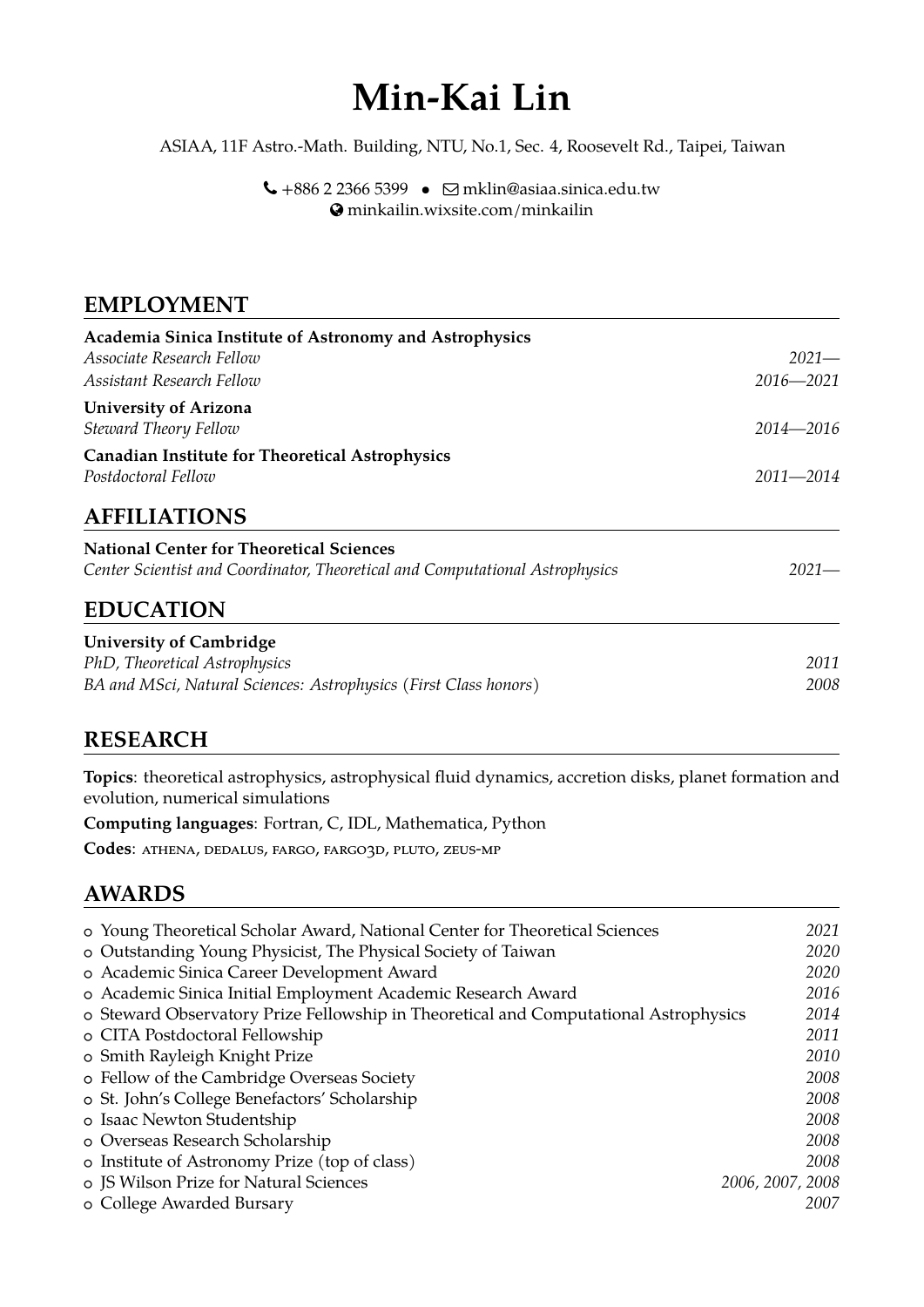### **GRANTS (AS PI)**

| <b>MOST</b><br>$\circ$ Finding hidden planets in empty gaps and big data (1/3) (USD 48K)<br>110-2112-M-001-034- | <b>Regular Research Project</b><br>$2021 - 2022$                       |
|-----------------------------------------------------------------------------------------------------------------|------------------------------------------------------------------------|
| Academia Sinica<br>o How are planets made in windy, turbulent disks? (USD 620K)<br>AS-CDA-110-M06               | <b>Career Development Award</b><br>$2021 - 2025$                       |
| <b>MOST</b><br>o From dust and gas to planet formation and evolution (USD 154K)<br>107-2112-M-001-043-MY3       | <b>Research Project for Newly-recruited Personnel</b><br>$2018 - 2022$ |
| <b>NASA</b><br>o Hydrodynamic processes in planet-forming accretion disks (USD 300K)<br>NNX17AK59G              | <b>Astrophysics Theory Program</b><br>$2017 - 2020$                    |

#### **PROFESSIONAL MEMBERSHIP**

| o International Astronomical Union, URL here                 | 2018—   |
|--------------------------------------------------------------|---------|
| o The Astronomical Society of the Republic of China (Taiwan) | 2018—   |
| o The Physical Society of Taiwan                             | $2020-$ |

### **ACADEMIC SERVICES**

Referee for: Nature Astronomy, The Astrophysical Journal, Astronomy & Astrophysics, Monthly Notices of the Royal Astronomical Society, Icarus, Astrophysics and Space Science, Geophysical & Astrophysical Fluid Dynamics, Research in Astronomy and Astrophysics

| MOST proposal reviewer                                                 | $2018-$                        |
|------------------------------------------------------------------------|--------------------------------|
| Panelist, NASA proposal review panel                                   | 2015, 2016                     |
| <b>ASIAA Colloquium Committee</b>                                      | 2016–2021 (2017–2018 as chair) |
| <b>ASIAA Summer Student Program Committee</b>                          | $2020 - (2021 - as chair)$     |
| ASIAA Theory Group HPC Committee (chair)                               | $2018/19-$                     |
| Chair, NCTS-ASIAA Joint Workshop: Star and Planet Formosa I            | Aug. 2022                      |
| LOC/SOC, NCTS Annual Theory Meeting                                    | Dec. 2021                      |
| LOC, TIARA Summer School on Origins of the Solar System                | Jul. 2018                      |
| LOC, Taiwanese Theoretical Astrophysics Workshop                       | Sep. 2018                      |
| LOC, EANAM 8                                                           | Oct. 2018                      |
| LOC, TIARA/CHARMS Mini-Workshop on Disks in the Protoplanetary Systems | Jul. 2017                      |

### **SUPERVISION AND TEACHING**

| <b>ASIAA</b>                                                                                     |           |
|--------------------------------------------------------------------------------------------------|-----------|
| Postdocs                                                                                         |           |
| o M. Hammer, Windy disk-planet interactions                                                      | $2021-$   |
| o M. Lehmann, Dust dynamics in 3D protoplanetary disks                                           | $2020-$   |
| o S. Auddy ( $\rightarrow$ Iowa State U., postdoc), Machine learning and disk-planet interaction | 2018—2020 |
| Graduate students                                                                                |           |
| o S. Bandopadhyay, Development of the Antares MHD code (co-supervised with S. Shang)             | $2017-$   |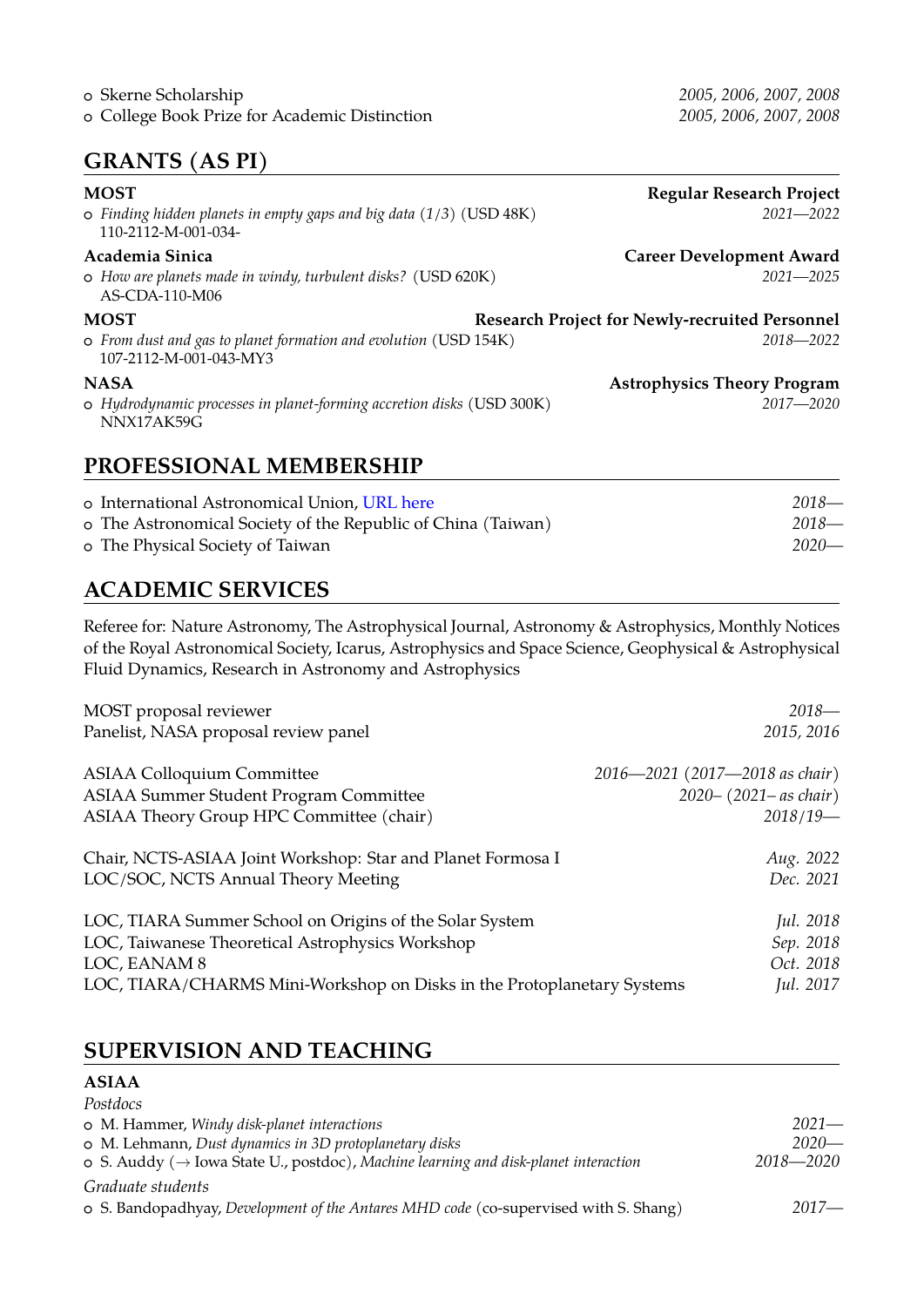| Research assistants                                                                           |              |
|-----------------------------------------------------------------------------------------------|--------------|
| o C.-Y. Hsu, Dust-gas interaction in magnetized disks                                         | $2020-$      |
| Undergraduate summer student program                                                          |              |
| o Lecture: Accretion disks                                                                    | Aug. 2017    |
| o J.-W. Chen, Dusty disk-planet simulations                                                   | 2017         |
| o K. Chen, Streaming instability in turbulent disks                                           | 2017         |
| o S. Tong, Axisymmetric dusty disk-planet simulations                                         | 2019<br>2019 |
| o J. Bi, Three-dimensional dusty disk-planet simulations                                      |              |
| <b>National Taiwan University</b>                                                             |              |
| Computational Astrophysics                                                                    |              |
| o Protoplanetary disks: theory and simulations                                                | 2019         |
| <b>University of Arizona</b>                                                                  |              |
| Graduate research                                                                             |              |
| o M. Hammer, Numerical simulations of disk-planet interactions (supervisor: Prof. K. Kratter) | 2015-2021    |
| ASTR 296: Topics in Astronomical Research                                                     |              |
| o 'Signposts of planet formation'                                                             | Apr. 2015    |
| <b>CITA, University of Toronto</b>                                                            |              |
| Undergraduate summer student program                                                          |              |
| o R. Les, Gap formation and stability in non-isothermal protoplanetary discs                  | 2014         |
| o R. Cloutier, Orbital migration of giant planets induced by gravitationally unstable gaps    | 2012         |
| <b>University of Cambridge</b>                                                                |              |
| Undergraduate supervision                                                                     |              |
| o Part II NST Astrophysical Fluid Dynamics                                                    | 2011         |
| o Part IA NST Mathematics                                                                     | 2008-2011    |
|                                                                                               |              |

## **PUBLICATIONS**

 $^\dagger$  directly supervised student

#### **Submitted**:

| 1. Revealing the drag instability in the one-fluid non-ideal MHD simulations of a 1D isothermal C-shock<br>Gu, P.-G., Chen, C.-C., Shen, E., Yen, C.-C., Lin, M.-K., ApJ                                                                                                                                                                                              | 2022 |
|-----------------------------------------------------------------------------------------------------------------------------------------------------------------------------------------------------------------------------------------------------------------------------------------------------------------------------------------------------------------------|------|
| 2. Using Bayesian Deep Learning to infer planet mass from gaps in protoplanetary disks<br>Auddy, S., Dey, R., Lin, M.-K., Carrera, D., Simon, J.B., ApJ                                                                                                                                                                                                               | 2022 |
| 3. Hydro-, magnetohydro-, and dust-gas dynamics of protoplanetary disks<br>Lesur, G., Ercolano, B., Flock, M., Lin, M.-K., Yang, C.-C., Barranco, J. A., Benitez-Llambay, P.,<br>Goodman, J., Johansen, A., Klahr, H., Laibe, G., Lyra, W., Marcus. P., Nelson, R.P., Squire, J., Simon,<br>J.B., Turner, N., Umurhan, O.M., Youdin, A.N., Protostars and Planets VII | 2022 |
| Refereed:                                                                                                                                                                                                                                                                                                                                                             |      |
| 36. Impact of local pressure enhancements on dust concentration in turbulent protoplanetary discs<br>Lehmann, M., Lin, M.-K., A&A, 658, A156                                                                                                                                                                                                                          | 2022 |
| 35. Streaming instabilities in accreting and magnetized laminar protoplanetary disks<br>Lin, M.-K., Hsu, C.-Y., ApJ, 926, 14                                                                                                                                                                                                                                          | 2022 |
| 34. DPNNet-2.0 Part I: Finding hidden planets from simulated images of protoplanetary disk gaps<br>Auddy, S., Dey, R., Lin, M.-K., Hall, C., ApJ, 920, 3                                                                                                                                                                                                              | 2021 |
| 33. On the vertical shear instability in magnetized protoplanetary disks<br>Cui, C., Lin, M.-K., MNRAS, 505, 2983                                                                                                                                                                                                                                                     | 2021 |
|                                                                                                                                                                                                                                                                                                                                                                       |      |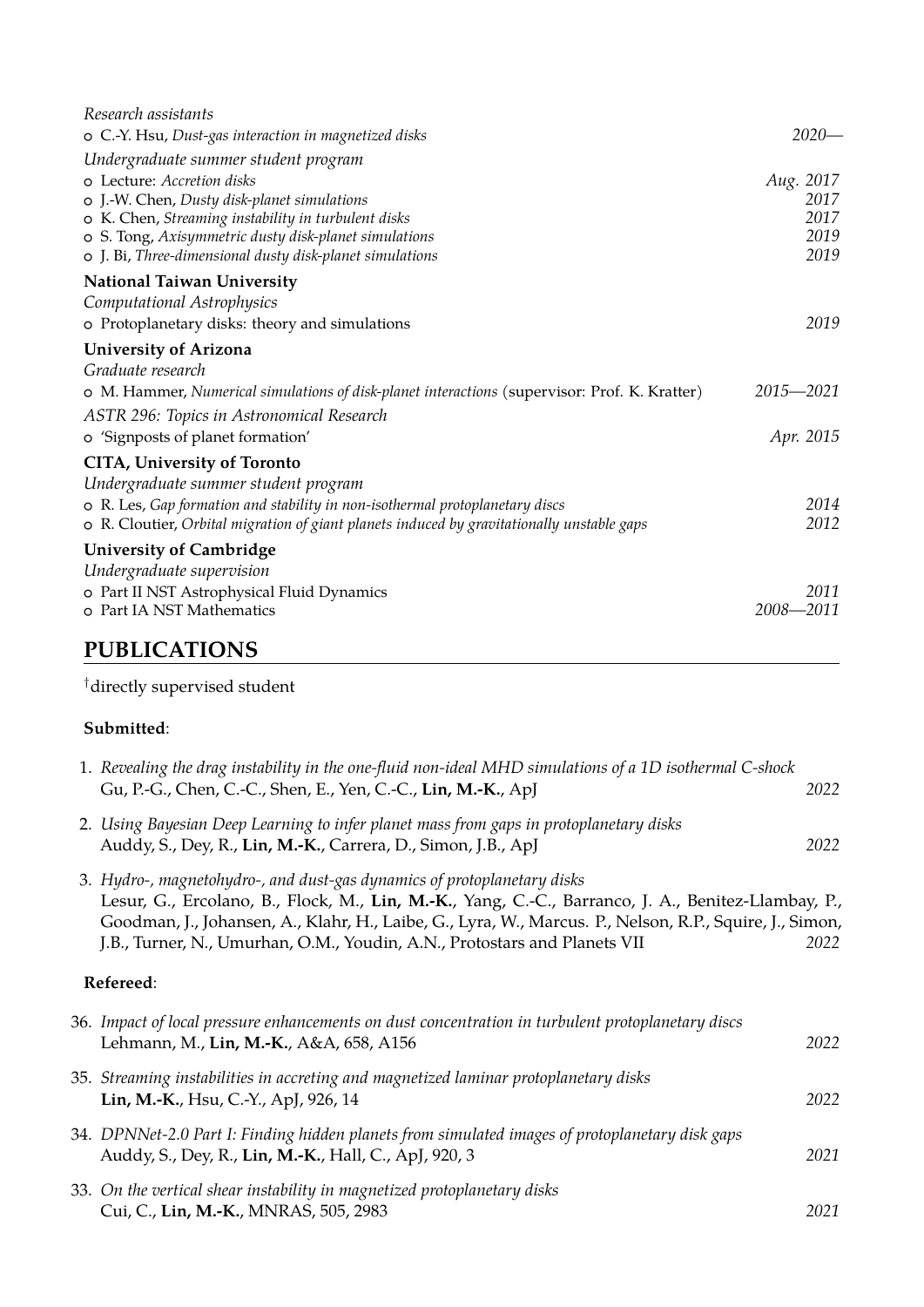| 32. Which planets trigger longer-lived vortices: low-mass or high-mass?<br>Hammer, M., Lin, M.-K., Kratter, K.M., Pinilla, P., MNRAS, 504 3963                                      | 2021 |
|-------------------------------------------------------------------------------------------------------------------------------------------------------------------------------------|------|
| 31. Puffed up edges of planet-opened gaps in protoplanetary disks I. Hydrodynamic simulations<br><sup>†</sup> Bi, J., Lin, M.-K., Dong, R., ApJ, 912, 107                           | 2021 |
| 30. Stratified and vertically shearing streaming instabilities in protoplanetary disks<br>Lin, M.-K., ApJ, 907, 64                                                                  | 2021 |
| 29. A Machine Learning model to infer planet masses from gaps observed in protoplanetary disks<br>Auddy, S., Lin, M.-K., ApJ, 900, 62                                               | 2020 |
| 28. Migrating low-mass planets in inviscid dusty protoplanetary discs<br>Hsieh, H.-F., Lin, M.-K., MNRAS, 497, 2425                                                                 | 2020 |
| 27. How efficient is the streaming instability in viscous protoplanetary disks?<br><sup>†</sup> Chen, K., Lin, M.-K., ApJ, 891, 132                                                 | 2020 |
| 26. Vortex instabilities triggered by low-mass planets in pebble-rich, inviscid protoplanetary discs<br>Pierens, A., Lin, M.-K., Raymond, S., MNRAS, 488, 645                       | 2019 |
| 25. Dust settling against hydrodynamic turbulence in protoplanetary discs<br>Lin, M.-K., MNRAS, 485, 5221                                                                           | 2019 |
| 24. Observational diagnostics of elongated planet-induced vortices with realistic planet formation timescales<br>Hammer, M., Pinilla, P., Kratter, K., Lin, M.-K., MNRAS, 482, 3609 | 2019 |
| 23. On the evolution of vortices in massive protoplanetary discs<br>Pierens, A., Lin, M.-K., MNRAS, 479, 4878                                                                       | 2018 |
| 22. Dusty disc-planet interaction with dust-free simulations<br><sup>†</sup> Chen, J.-W., Lin, M.-K., MNRAS, 478, 2737                                                              | 2018 |
| 21. Vortex survival in 3D self-gravitating accretion discs<br>Lin, M.-K., Pierens, A., MNRAS, 478, 575                                                                              | 2018 |
| 20. A thermodynamic view of dusty protoplanetary disks<br>Lin, M.-K., Youdin, A.N., ApJ, 849, 129                                                                                   | 2017 |
| 19. Slowly-growing gap-opening planets trigger weaker vortices<br>Hammer, M., Kratter, K.M., Lin, M.-K., MNRAS, 466, 3                                                              | 2017 |
| 18. On the gravitational stability of gravito-turbulent accretion disks<br>Lin, M.-K., Kratter, K.M., ApJ, 824, 91                                                                  | 2016 |
| 17. Cooling requirements for the vertical shear instability in protoplanetary disks<br>Lin, M.-K., Youdin, A.N., ApJ, 811, 17                                                       | 2015 |
| 16. Gap formation and stability in non-isothermal protoplanetary discs<br><sup>†</sup> Les, R., Lin, M.-K., MNRAS, 450, 1503                                                        | 2015 |
| 15. One-armed spirals in locally isothermal, radially structured self-gravitating discs<br>Lin, M.-K., MNRAS, 448, 3806                                                             | 2015 |
| 14. Linear stability of magnetized massive protoplanetary disks<br>Lin, M.-K., ApJ, 790, 13                                                                                         | 2014 |
| 13. Testing large-scale vortex formation against viscous layers in three-dimensional discs<br>Lin, M.-K., MNRAS, 437, 575                                                           | 2014 |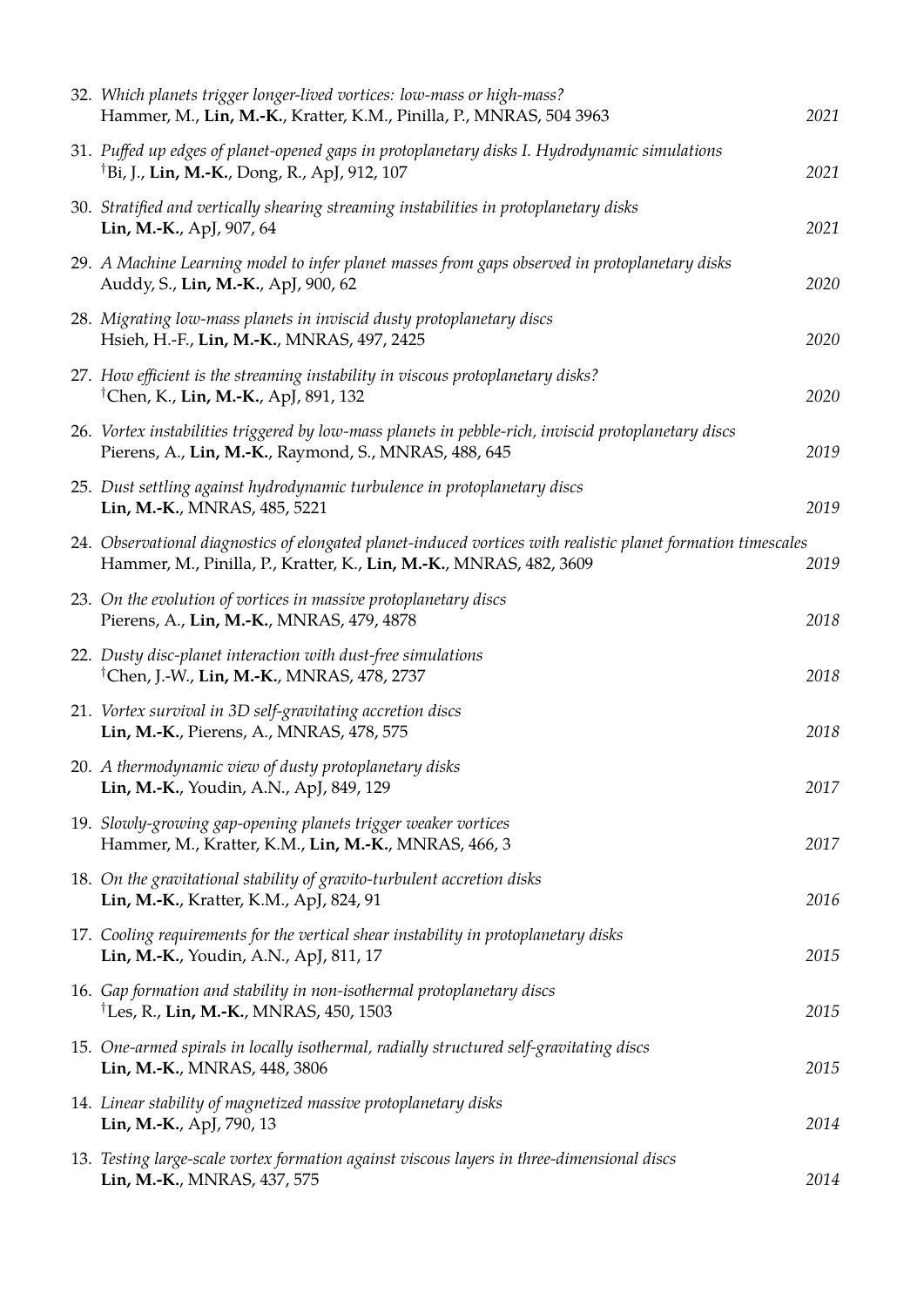| 12. Steady state of dust distributions in disk vortices: observational predictions and applications<br>to transitional disks<br>Lyra, W., Lin, M.-K., ApJ, 775, 17                                    | 2013 |  |  |
|-------------------------------------------------------------------------------------------------------------------------------------------------------------------------------------------------------|------|--|--|
| 11. Orbital migration of giant planets induced by gravitationally unstable gaps: the effect of planet mass<br><sup>†</sup> Cloutier, R., Lin, M.-K., MNRAS, 434, 621                                  | 2013 |  |  |
| 10. Non-barotropic linear Rossby wave instability in three-dimensional disks<br>Lin, M.-K., ApJ, 765, 84                                                                                              | 2013 |  |  |
| 9. Effects of upper disc boundary conditions on the linear Rossby wave instability<br>Lin, M.-K., MNRAS, 428, 19                                                                                      | 2013 |  |  |
| 8. Vortex and spiral instabilities at gap edges in three-dimensional self-gravitating disc-satellite simulations<br>Lin, M.-K., MNRAS, 426, 3211                                                      | 2012 |  |  |
| 7. Rossby wave instability in locally isothermal and polytropic disks: three-dimensional linear calculations<br>Lin, M.-K., ApJ, 754, 21                                                              | 2012 |  |  |
| 6. Outward migration of a giant planet with a gravitationally unstable gap edge<br>Lin, M.-K., Papaloizou, J.C.B., MNRAS, 421, 780                                                                    | 2012 |  |  |
| 5. Spin-down of protostars through gravitational torques<br>Lin, M.-K., Krumholz, M. R., Kratter, K. M., MNRAS, 416, 580                                                                              | 2011 |  |  |
| 4. Edge modes in self-gravitating disc-planet interactions<br>Lin, M.-K., Papaloizou, J.C.B, MNRAS, 415, 1445                                                                                         | 2011 |  |  |
| 3. The effect of self-gravity on vortex instabilities in disc-planet interactions<br>Lin, M.-K., Papaloizou, J.C.B, MNRAS, 415, 1426                                                                  | 2011 |  |  |
| 2. Type III migration in a low viscosity disc<br>Lin M.-K., Papaloizou, J.C.B, MNRAS, 405, 1473                                                                                                       | 2010 |  |  |
| 1. Three-layer magnetoconvection<br>Lin, M.-K., Silvers, L. J., Proctor, M.R.E., Physics Letters A, 373, 69                                                                                           | 2008 |  |  |
| Conference proceedings and abstracts:                                                                                                                                                                 |      |  |  |
| 5. Insights into the Streaming Instability in Protoplanetary Disks<br>Youdin, A.N., Lin, M.-K., Li, R., AAS -DPS meeting 49, #500.06                                                                  | 2017 |  |  |
| 4. Vertical shear instability in the solar nebula<br>Lin, M.-K., Youdin, A.N., IAUS 314 proceedings                                                                                                   | 2016 |  |  |
| 3. Gravitational instability of planetary gaps and its effect on orbital migration<br>Lin, M.-K., *Cloutier, R., IAUS 299 proceedings                                                                 | 2014 |  |  |
| 2. Instabilities at planetary gap edges in 3D self-gravitating disks<br>Lin, M.-K., Instabilities and Structures in Proto-Planetary Disks, Marseille, France,<br>EPJ Web of Conferences, 46, id.07001 | 2013 |  |  |
| 1. Evolution of bar-driven disks under the influence of the interaction between two inner Lindblad resonances<br>Yuan, C., Yen, D. C. C., Lin, M.-K., AAS meeting 207, #188.04                        | 2005 |  |  |
| Outreach:                                                                                                                                                                                             |      |  |  |

| 2. Exoplanet science: a new era of astronomy (in Chinese) |      |
|-----------------------------------------------------------|------|
| <b>Lin, M.-K., Physics Bimonthly, URL here</b>            | 2020 |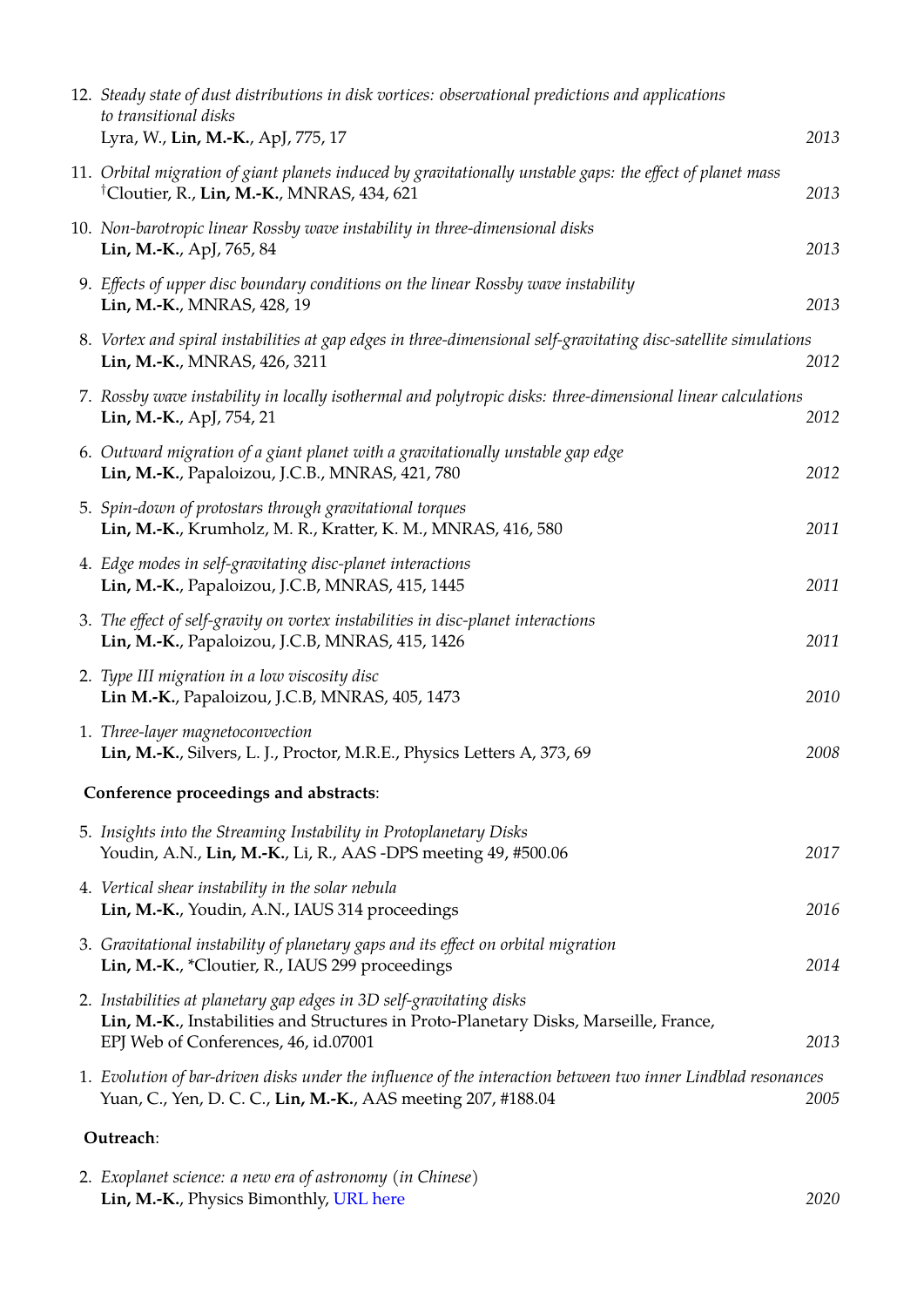1. *Planet Formation: From Small Particles to Big Planets* **Lin, M.-K.**, Taiwan Research Highlight, [URL here](http://trh.gase.most.ntnu.edu.tw/en/article/content/30) *2019*

#### **PRESENTATIONS**

| o Hopes and challenges in modern planet formation                                    |           |
|--------------------------------------------------------------------------------------|-----------|
| Colloquium, NCU, Taiwan                                                              | Apr. 2022 |
| Colloquium, ASIES, Taiwan                                                            | Apr. 2022 |
| Invited talk, NCTS Forum, TPS Annual Meeting, NTNU, Taiwan                           | Jan. 2022 |
| o Vertically shearing streaming instabilities in protoplanetary disks                |           |
| TPS Annual Meeting, NTNU, Taiwan                                                     | Jan. 2022 |
| o Hopes and challenges in modern planet formation                                    |           |
| NCTS Annual Theory Meeting, NTU, Taiwan                                              | Dec. 2021 |
| o Vortex survival in 3D self-gravitating protoplanetary disks                        |           |
| Distorted Astrophysical Discs (online), University of Cambridge, UK                  | May 2021  |
| o Making planets from small grains and big data                                      |           |
| Colloquium, Beijing Normal University, China                                         | Oct. 2021 |
| Colloquium, NTHU, Taiwan                                                             | Mar. 2021 |
| o Vertically shearing streaming instabilities in protoplanetary disks                |           |
| Laboratory Fluid Dynamics for Disks and Planets (online), Ringberg, Germany          | Sep. 2021 |
| Invited talk, Cores to Codes, ASIAA, Taiwan                                          | Mar. 2021 |
| o Stratified and vertically-shearing streaming instabilities in protoplanetary disks |           |
| Planetsimal formation meeting (remote), Lund University, Sweden                      | Nov. 2020 |
| o Making planets from small grains and big data                                      |           |
| StarPlan seminar (remote), University of Copenhagen, Denmark                         | May 2020  |
| Seminar (remote), University of Warwick, UK                                          | Oct. 2020 |
| Exoplanet seminar (remote), University of Cambridge, UK                              | Nov. 2020 |
| DAMTP seminar (remote), University of Cambridge, UK                                  | Nov. 2020 |
| GIAP seminar, National Chengchi University, Taiwan                                   | Dec. 2020 |
| o Planetesimal formation in turbulent protoplanetary disks                           |           |
| Annual Meeting of the Physical Society of Taiwan, NPTU                               | Feb. 2020 |
| o Dust dynamics in (3D) protoplanetary disks                                         |           |
| 2nd Workshop for Protoplanetary Disks and Exoplanets, ASIAA                          | Dec. 2019 |
| o Hydrodynamic activity in planet-forming disks                                      |           |
| Invited review, Planet Formation Workshop, NAOJ, Japan                               | Nov. 2019 |
| o The thickness of dusty protoplanetary disks depends on metallicity                 |           |
| Extreme Solar Systems IV, Reykjaík, Iceland                                          | Aug. 2019 |
| o A rocky road from dust to planets                                                  |           |
| Seminar, Herzberg Astronomy and Astrophysics Research Centre, Victoria, Canada       | May 2019  |
| Invited colloquium, Tsinghua University, Beijing, China                              | May 2019  |
| o Dust settling in turbulent protoplanetary disks                                    |           |
| Annual Meeting of the Physical Society of Taiwan, NCTU, Taiwan                       | Jan. 2019 |
| New Horizons in Planetary Systems, Victoria, Canada                                  | May 2019  |
| CCA Planet Formation Workshop, Flatiron Institute, New York, USA                     | May 2019  |
| Great Barriers in Planet Formation, Palm Cove, Austrailia                            | Jul. 2019 |
| Theory Group Workshop, ASIAA, Taiwan                                                 | Jul. 2019 |
| o Astrophysical fluid dynamics: accretion disks                                      |           |
| Mini-school on Computational Astrophysics, ASIAA, Taiwan                             | Oct. 2018 |
| o Dust settling in turbulent protoplanetary disks                                    |           |
| Taiwanese Theoretical Astrophysics Workshop, ASIAA, Taiwan                           | Sep. 2018 |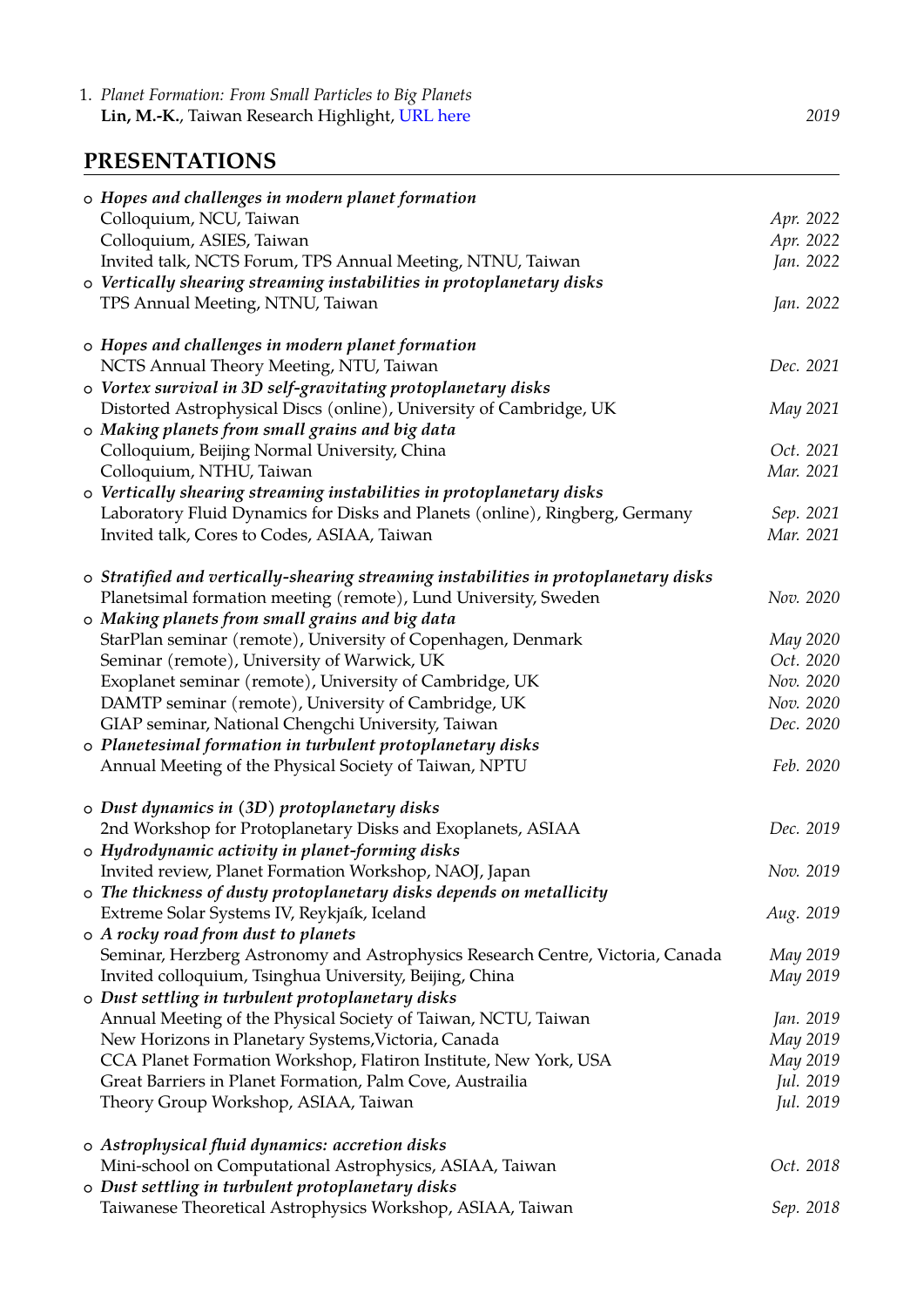|  | 8th East Asian Numerical Astrophysics Meeting, NCKU, Taiwan                                         | Oct. 2018 |
|--|-----------------------------------------------------------------------------------------------------|-----------|
|  | o Linear hydrodynamics of protoplanetary discs: a crash course                                      |           |
|  | TIARA Summer School on Origins of the Solar System, ASIAA, Taiwan                                   | Jul. 2018 |
|  | o Dust-free modelling of dusty protoplanetary discs                                                 |           |
|  | Exoplanets II, Cambridge, UK                                                                        | Jul. 2018 |
|  | Planets, Stars and Discs: A Golden Age for Particle and Gas Dynamics, Oxford, UK                    | Jul. 2018 |
|  | o Footprints of planet formation                                                                    |           |
|  | Colloquium, National Taiwan Normal University, Taiwan                                               | May 2018  |
|  | o Dust dynamics in protoplanetary disks                                                             |           |
|  | Seminar, Imperial College London, UK                                                                | Mar. 2018 |
|  | Seminar, University of Bristol, UK                                                                  | Mar. 2018 |
|  | Seminar, Queen Mary University of London, UK                                                        | Mar. 2018 |
|  | Seminar, University of Exeter, UK                                                                   | Mar. 2018 |
|  | Seminar, University of Leicester, UK                                                                | Mar. 2018 |
|  | Colloquium, ASIAA, Taiwan                                                                           | Nov. 2018 |
|  | Colloquium, NTHU, Taiwan                                                                            | Nov. 2018 |
|  | o Lifting dust particles by the vertical shear instability                                          |           |
|  | ALMA North American-Taiwan Joint Workshop                                                           | Feb. 2018 |
|  | <b>ASROC Annual Meeting, Kinmen</b>                                                                 | May 2018  |
|  |                                                                                                     |           |
|  | o Footprints of planet formation                                                                    |           |
|  |                                                                                                     | Oct. 2017 |
|  | Invited colloquium, National Central University, Taiwan                                             |           |
|  | Invited colloquium, Chung Yuan Christian University, Taiwan                                         | Oct. 2017 |
|  | o Dust-free modeling of dusty protoplanetary disks                                                  |           |
|  | Exoplanets and Planet formation, Shanghai, China                                                    | Dec. 2017 |
|  | TIARA/CHARMS Mini-Workshop on Disks in the Protoplanetary Systems, Taiwan                           | Jul. 2017 |
|  | Cross-Strait Symposium of Astrophysics, ASIAA, Taiwan                                               | Jul. 2017 |
|  | Asia-Pacific Regional IAU Meeting, Taipei, Taiwan                                                   | Jul. 2017 |
|  | o Hydrodynamic models of dusty protoplanetary disks                                                 |           |
|  | ALMA Band 1 Workshop, ASIAA, Taiwan                                                                 | Jan. 2017 |
|  |                                                                                                     |           |
|  | o Vortex dynamics in protoplanetary disks                                                           |           |
|  | EANAM 7, Beijing, China                                                                             | Oct. 2016 |
|  | o Non-ideal gravitational instabilities in protoplanetary disks                                     |           |
|  | Exoplanets I, Davos, Switzerland                                                                    | Jul. 2016 |
|  | o Hydrodynamic processes in protoplanetary disks                                                    |           |
|  | API Colloquium, University of Amsterdam, The Netherlands                                            | Jun. 2016 |
|  | o Hydrodynamic activity in protoplanetary disks                                                     |           |
|  | Colloquium and CompAS seminar, ASIAA, Taipei, Taiwan                                                | Apr. 2016 |
|  | Lunchtime talk, University of Leicester, UK                                                         | Mar. 2016 |
|  | Journal club talk, Queen Mary University of London, UK                                              | Mar. 2016 |
|  | o Vortex (and spiral) instabilities in structured protoplanetary disks                              |           |
|  | Protoplanetary DISCussions, University of Edinburgh, UK                                             | Mar. 2016 |
|  | o How to fragment protostellar disks with your bare hands                                           |           |
|  | FLASH talk, NOAO, Tucson, Arizona, USA                                                              | Feb. 2016 |
|  |                                                                                                     |           |
|  | o Vertical shear instability in protoplanetary disks                                                |           |
|  | Protoplanetary Disk Dynamics and Planet Formation, Yokohama, Japan                                  | Sep. 2015 |
|  | In the Spirit of Lyot, Montreal, Canada; CITA fluids talk                                           | Jun. 2015 |
|  | IAUS 314: Young Stars & Planets Near the Sun, Atlanta, USA                                          | May 2015  |
|  | o On the formation of of one-armed spirals in locally isothermal disks                              |           |
|  | Disc Dynamics & Planet Formation, Larnaka, Cyprus                                                   | Jun. 2015 |
|  | Star and Planet Formation in the Southwest, Tucson, USA                                             | Mar. 2015 |
|  | o Strange aspects of locally isothermal astrophysical disks and the stability of magnetized massive |           |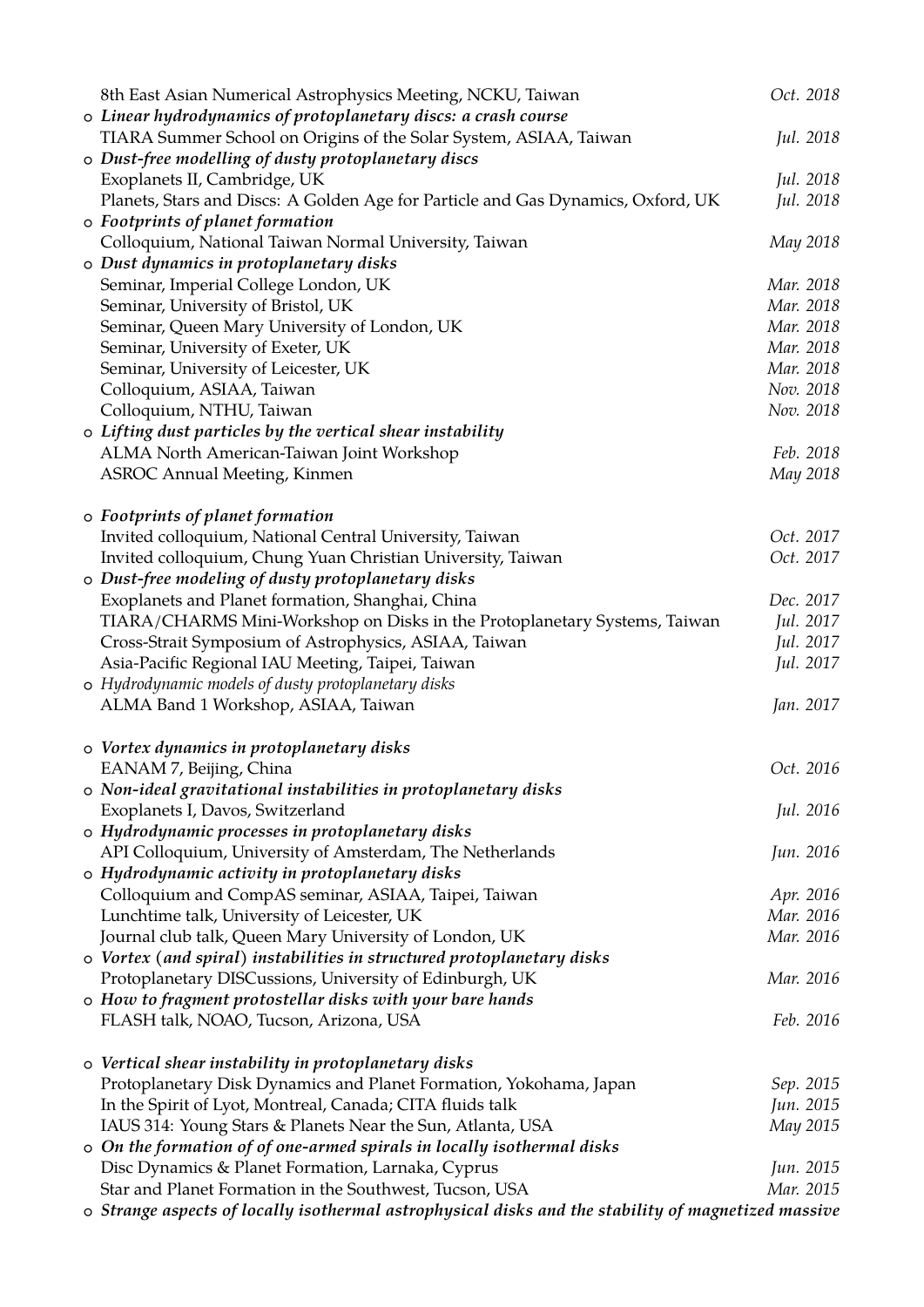| disks<br>UC Berkeley CIPS seminar                                                                                                                                                                              | Feb. 2015 |
|----------------------------------------------------------------------------------------------------------------------------------------------------------------------------------------------------------------|-----------|
| o Gap formation and stability in non-isothermal protoplanetary disks<br>Characterizing Planetary Systems Across the HR Diagram, Cambridge, UK                                                                  | Jul. 2014 |
| o From the complex plane to planet formation                                                                                                                                                                   |           |
| CITA (ISIMA talk), University of Arizona                                                                                                                                                                       | Jul. 2014 |
| o Dust trapping in protoplanetary disk vortices                                                                                                                                                                | Mar. 2014 |
| University of Toronto<br>o Large-scale hydrodynamic instabilities and structures in protoplanetary disks                                                                                                       |           |
| Centre for Star and Planet Formation/Niels Bohr Institute, Copenhagen, Denmark                                                                                                                                 | Jan. 2014 |
| o Gravitational instability of planetary gaps and its effect on orbital migration<br>IAUS 299: Exploring the Formation and Evolution of Planetary Systems, Victoria, Canada Jun. 2013<br>University of Toronto | May 2013  |
| o Large-scale hydrodynamic instabilities in protoplanetary disks                                                                                                                                               |           |
| MIT, Harvard-Smithsonian CfA                                                                                                                                                                                   | Apr. 2013 |
| o Large-scale vortex formation in protoplanetary disks<br>Cornell University (invited colloquium), Princeton University                                                                                        | Feb. 2013 |
| University of Toronto                                                                                                                                                                                          | Nov. 2012 |
|                                                                                                                                                                                                                |           |
| o Vortices and spirals at gap edges in 3D self-gravitating disk-planet simulations                                                                                                                             |           |
| American Geophysical Union Fall Meeting, San Francisco, USA                                                                                                                                                    | Dec. 2012 |
| Instabilities and Structures in Protoplanetary Disks, Marseille, France                                                                                                                                        | Sep. 2012 |
|                                                                                                                                                                                                                |           |
| o Planet migration with gravitationally unstable gaps                                                                                                                                                          |           |
| University of Cambridge                                                                                                                                                                                        | Oct. 2011 |
| o Vortex instabilities in self-gravitating disc-planet interactions<br>Baroclinic Instability and Protoplanetary Accretion Disks, Ringberg, Germany                                                            | Jun. 2011 |
|                                                                                                                                                                                                                |           |
| o The stability of self-gravitating gaps                                                                                                                                                                       |           |
| ASIAA; University of Cambridge                                                                                                                                                                                 | Nov. 2010 |
| o Spin down of protostars through gravitational disk torques                                                                                                                                                   |           |
| East Asian Numerical Astrophysics Meeting, ASIAA, Taiwan                                                                                                                                                       | Nov. 2010 |
| International Summer Institute for Modeling in Astrophysics, UC Santa Cruz, USA                                                                                                                                | Aug. 2010 |
| o Type III migration in a low viscosity disc.                                                                                                                                                                  |           |
| American Museum of Natural History, New York City, USA                                                                                                                                                         | Jan. 2010 |
| o Type III migration in a low viscosity disc.                                                                                                                                                                  |           |
| Winter Workshop on Planetary Astrophysics, KIAA, Peking University, China                                                                                                                                      | Dec. 2009 |
| University of Cambridge                                                                                                                                                                                        | Oct. 2009 |
| o Vortices in planetary migration                                                                                                                                                                              |           |
| Dynamics of Discs and Planets, Cambridge, UK                                                                                                                                                                   | Aug. 2009 |
| o Three-layer magnetoconvection                                                                                                                                                                                |           |
| UKMHD, Coventry University, UK                                                                                                                                                                                 | Jun. 2009 |
| <b>OTHER WORK EXPERIENCES</b>                                                                                                                                                                                  |           |
| <b>UC Santa Cruz</b>                                                                                                                                                                                           |           |
| ISIMA summer student                                                                                                                                                                                           | 2010      |
| Project: Numerical simulations of star-disk interaction, with M. Krumholz and K. Kratter                                                                                                                       |           |

| DAMTP, University of Cambridge                                          |      |
|-------------------------------------------------------------------------|------|
| Summer student                                                          | 2007 |
| Project: Three-layer magneto-convection, with L. Silvers and M. Proctor |      |